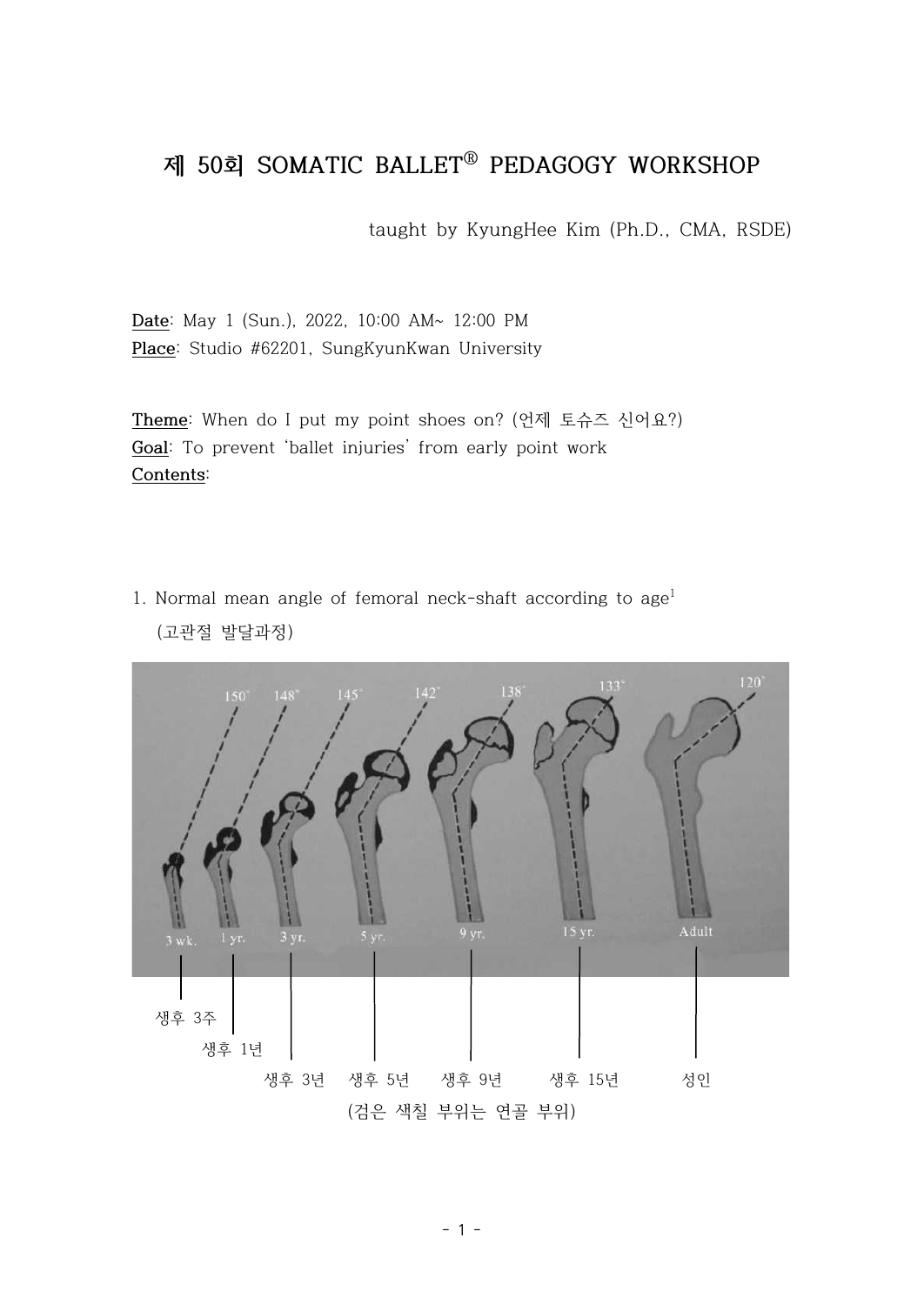2. Ligaments around the ankle joint (발목 관절 주변의 인대들)<sup>2</sup>



3. "Sesamoid" bones under the big toe (엄지발가락 밑의 Sesamoid bones)<sup>3</sup>



 "엄지발가락 밑에 있는 작은 종자골(種子骨;sesamoid bones)들은 늦게까지 완전히 성숙하지 않아서 아이가 10대 후반을 지나서야 딱딱하게 굳는다. 이러한 이유에서도 아이들에게 너무 일찍 Point work를 시키면 안된다는 것이다."

- Como, W. (1981). **舞踊人을 위한 解剖學** (육완순, 임미자, 역). 서울: 고문사. (1966), p. 52.